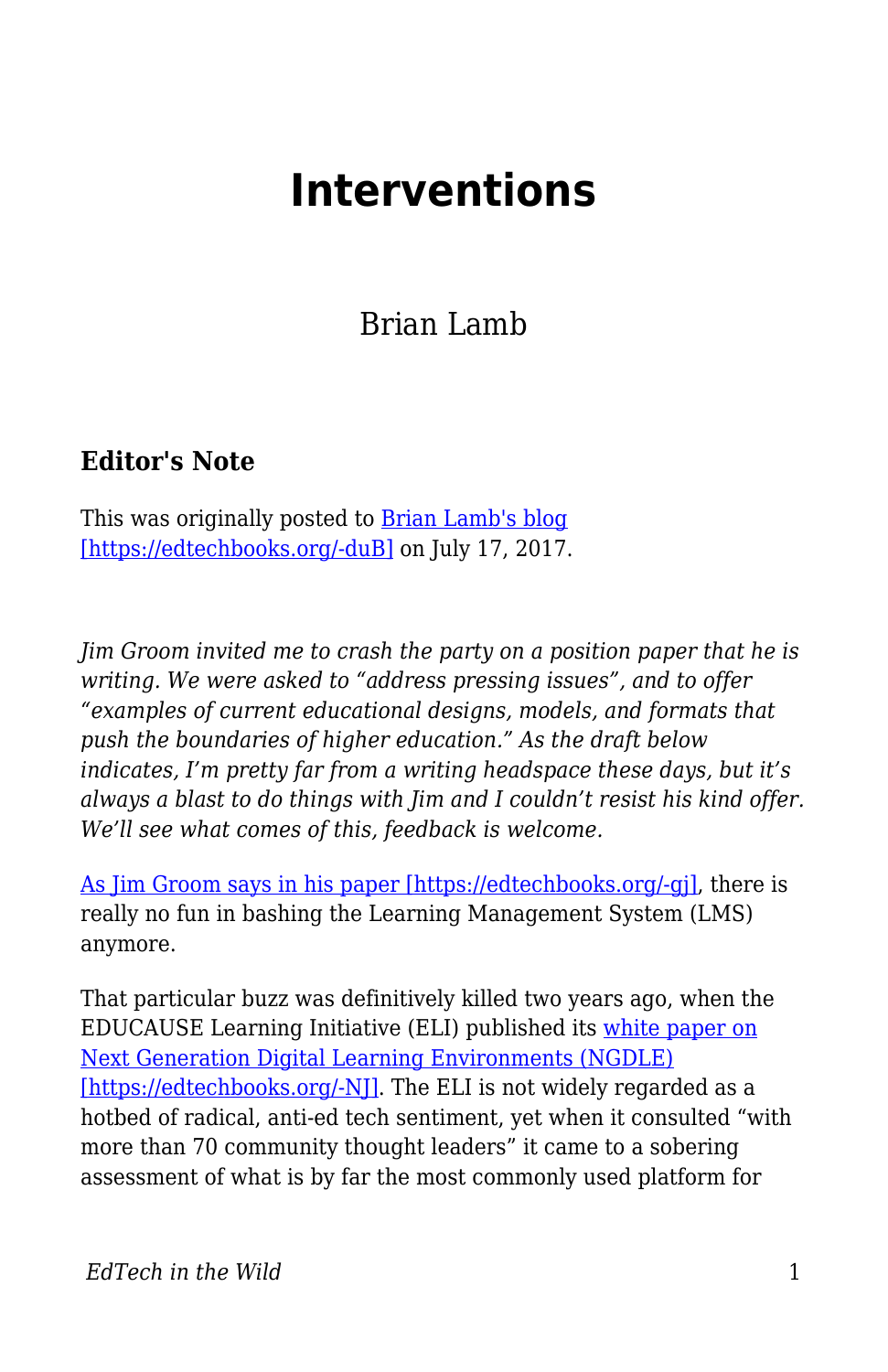online learning:

What is clear is that the LMS has been highly successful in enabling the administration of learning but less so in enabling learning itself. Tools such as the grade book and mechanisms for distributing materials such as the syllabus are invaluable for the management of a course, but these resources contribute, at best, only indirectly to learning success. Initial LMS designs have been both course- and instructor-centric, which is consonant with the way higher education viewed teaching and learning through the 1990s.

Describing the emerging needs as "interoperability; personalization; analytics, advising, and learning assessment; collaboration; and accessibility and universal design", the white paper promotes "a "Lego" approach to realizing the NGDLE, where NGDLE-conforming components are built that allow individuals and institutions the opportunity to construct learning environments tailored to their requirements and goals."

The white paper has been widely read in the field, oft-cited and in large part defining what a serious, forward-thinking learning technology strategy should be addressing. This significance is reasserted by [the July-August 2017 issue of](http://er.educause.edu/toc/educause-review-print-edition-volume-52-number-4-july-august-2017) *[EDUCAUSE Review](http://er.educause.edu/toc/educause-review-print-edition-volume-52-number-4-july-august-2017)* [\[https://edtechbooks.org/-fPm\]](http://er.educause.edu/toc/educause-review-print-edition-volume-52-number-4-july-august-2017), which is largely dedicated to reflections, updates and elaborations on the NGDLE vision. These pieces for the most part double down on the existing claims for significance. In one article [Stephen Laster of McGraw Hill Education](http://er.educause.edu/articles/2017/7/tearing-down-walls-to-deliver-on-the-promise-of-edtech) [argues \[https://edtechbooks.org/-HZW\]](http://er.educause.edu/articles/2017/7/tearing-down-walls-to-deliver-on-the-promise-of-edtech) that "the full implementation of the NGDLE framework not only will allow the edtech industry to cement the powerful role that technology can play in solving our efficiency and effectiveness issues but also will enable us to achieve an immensely positive impact on education at large."

The technological vision articulated by Laster is no less bold: "a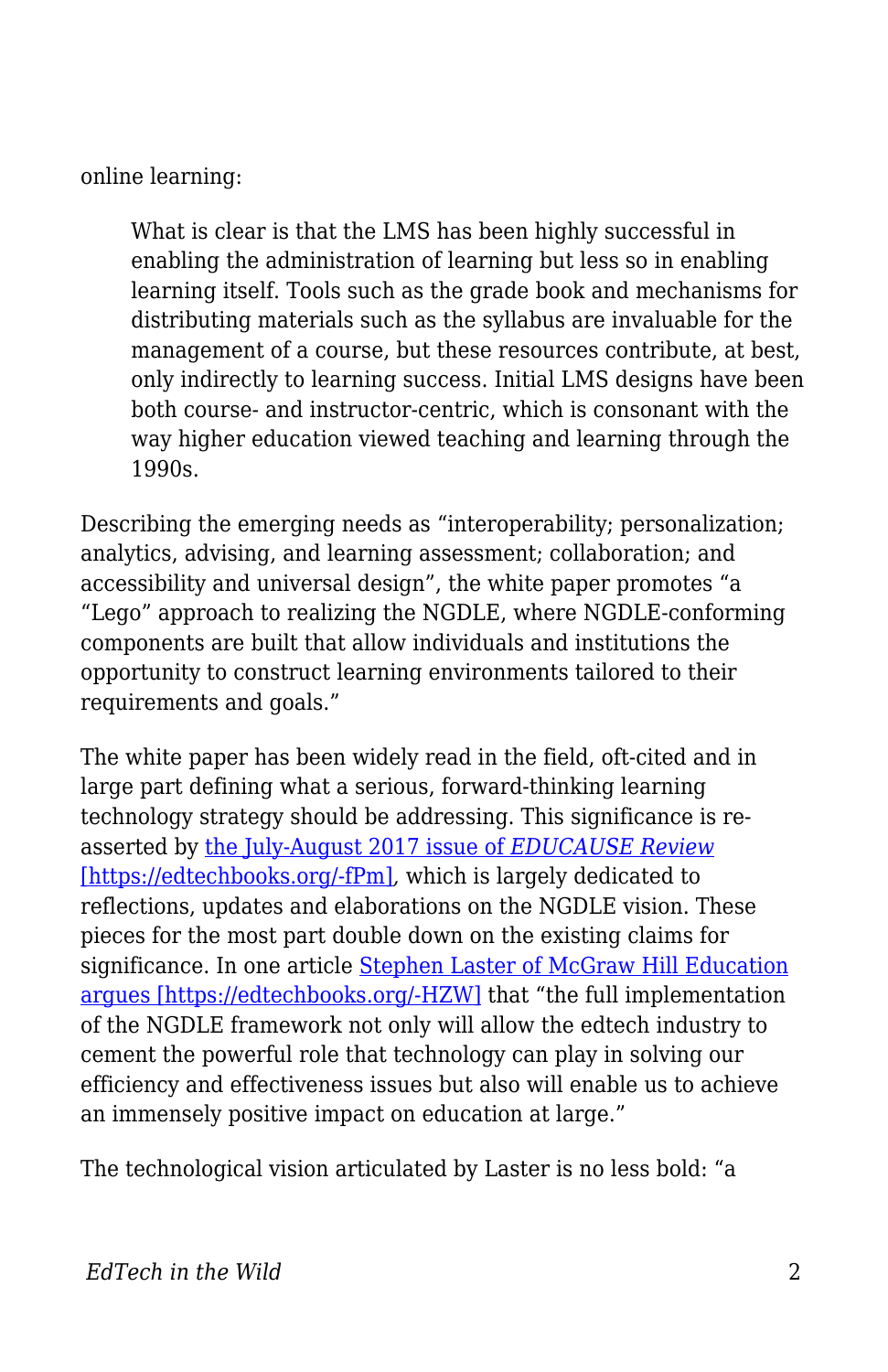seamless, open ecosystem that prioritizes flexibility over structure and in which institutions have the freedom to construct learning environments that are central to their mission."

It's foolish to argue against calls for enhanced interoperability amongst learning technologies that promote seamless open ecosystems and free us to do what we need to do. That said, interoperability is hardly a new concept. Such calls sound all too familiar to those of us who worked to realize the decades-old vision of "learning objects", which promised to develop standards to enhance "interoperability" of learning materials that would lead to adaptive, personalized learning experiences. These efforts [cited LEGO blocks as](http://www.cjlt.ca/index.php/cjlt/article/view/26572/19754) [their metaphor \[https://edtechbooks.org/-ZMK\]](http://www.cjlt.ca/index.php/cjlt/article/view/26572/19754) as well.

While it is a lovely thing to dream of a generational leap in the capabilities of our learning environments, of optimized bespoke toolset ecosystems interconnected seamlessly by APIs, it's difficult to envision the transformation described in these manifestos being implemented by the average institution, where most ed tech units have been hollowed out by more than a decade of outsourcing and austerity. Yes, there are elite institutions that can still afford to employ teams of developers, pay the vendor licenses and hire the consultants and contractors to make NGDLE-type learning environments happen. But those options seem remote, bordering on incomprehensible to those of us struggling to keep software and materials up to date, to build relationships with our communities, to provide the support our students and instructors need to get through the next semester.

As the Director of a "Learning Technology and Innovation" team, I feel obliged to align our efforts with best practices in the field, and to position us to take advantage of future developments. But so far I have seen little in NGDLE discourse that gives me a sense of what concrete steps I can take to position us for the next wave. ELI Director Malcolm Brown, a co-author of the 2015 white paper, hails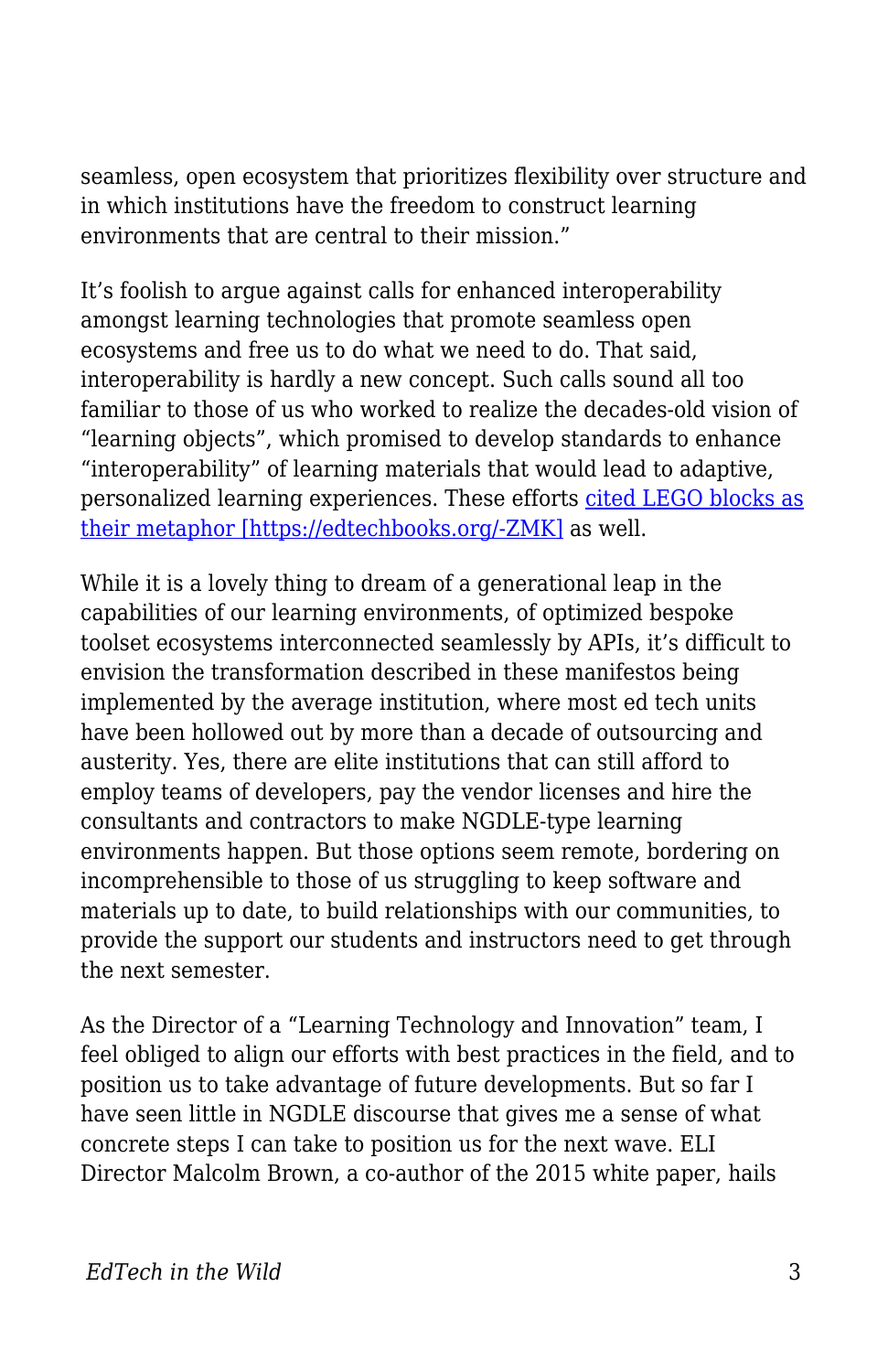the ["Zen-like emptiness" \[https://edtechbooks.org/-XpW\]](http://er.educause.edu/articles/2017/7/the-ngdle-we-are-the-architects) of the NGDLE, and its non-prescriptive nature: NGDLE "makes no recommendation on vendor vs. local applications or on commercial vs. open."

It's not easy to articulate a vision for "what comes next", and given the amount of half-baked speculation I've spewed out over the years I am in no position to criticize. But the promise of NGDLE remains fuzzy and inchoate to most of us, a dream of algorithmic secret sauce that will rescue us in the near future if we trust in the industry to provide.

In the same issue of *EDUCAUSE Review*, [Chris Gilliard offers a](http://er.educause.edu/articles/2017/7/pedagogy-and-the-logic-of-platforms) [welcome counterpoint \[https://edtechbooks.org/-fIR\]](http://er.educause.edu/articles/2017/7/pedagogy-and-the-logic-of-platforms) to these happy technodreams, and also identifies a more pervasive danger of blind faith in what the digital future may hold if we simply accept things as they are.

I call the web "broken" because its primary architecture is based on what Harvard Business School Professor Shoshana Zuboff calls "surveillance capitalism," a "form of information capitalism [that] aims to predict and modify human behavior as a means to produce revenue and market control."2 Web2.0—the web of platforms, personalization, clickbait, and filter bubbles—is the only web most students know. That web exists by extracting individuals' data through persistent surveillance, data mining, tracking, and browser fingerprinting and then seeking new and "innovative" ways to monetize that data. As platforms and advertisers seek to perfect these strategies, colleges and universities rush to mimic those strategies in order to improve retention.

…a web based on surveillance, personalization, and monetization works perfectly well for particular constituencies, but it doesn't work quite as well for persons of color, lower-income students,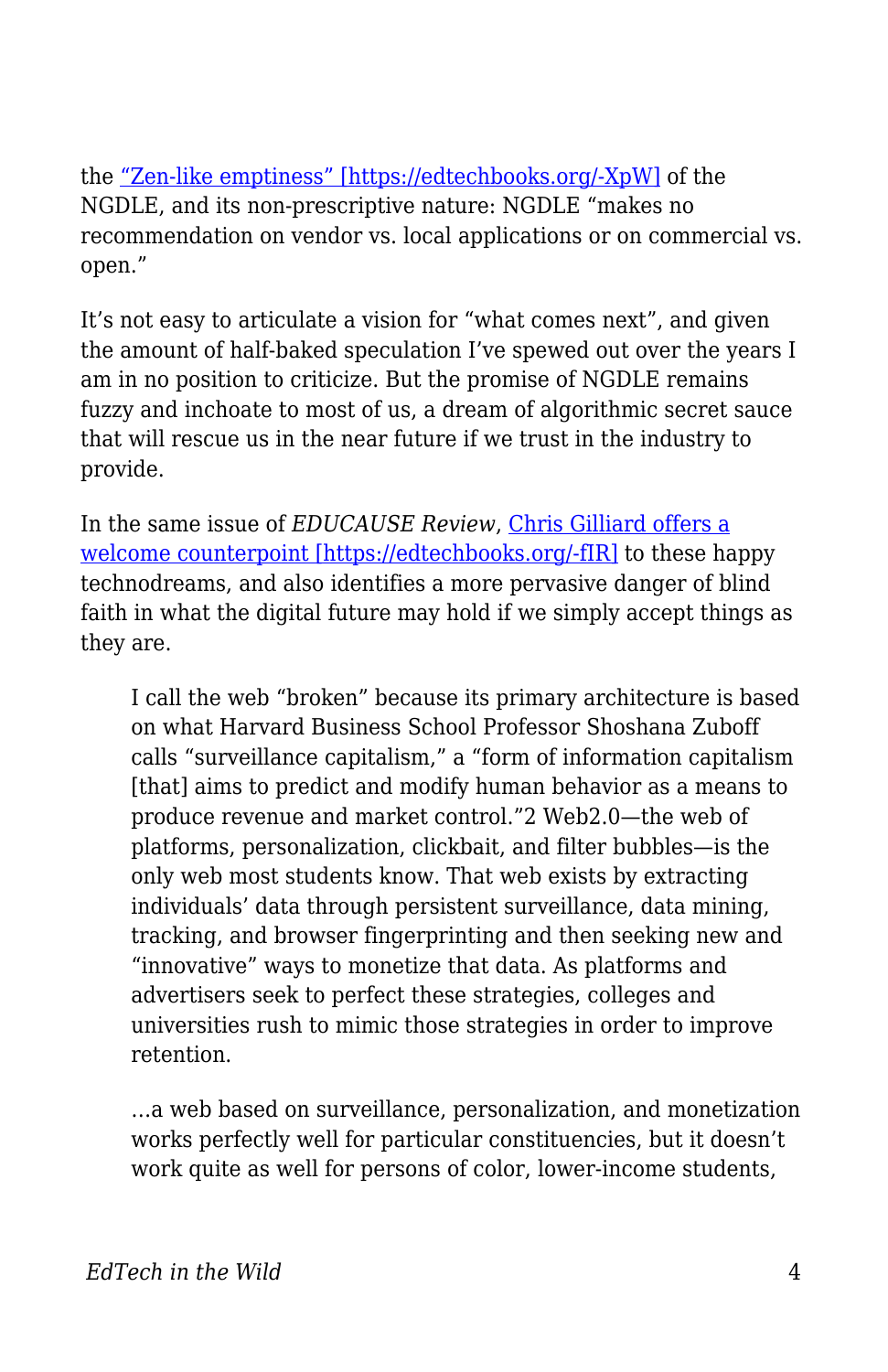and people who have been walled off from information or opportunities because of the ways they are categorized according to opaque algorithms.

Gilliard moves the case that seemingly value-neutral or even liberatory technologies embed values that in fact reinforce injustice. [Tressie McMillan Cottom calls it \[https://edtechbooks.org/-AXI\]](https://tressiemc.com/uncategorized/credit-scores-life-chances-and-algorithms/) ["the](http://academic.udayton.edu/RichardGhere/POL%20307/weber.htm) [iron cage \[https://edtechbooks.org/-Zoa\]](http://academic.udayton.edu/RichardGhere/POL%20307/weber.htm) in binary code. Not only is our social life rationalized in ways even Weber could not have imagined but it is also coded into systems in ways difficult to resist, legislate or exert political power."

Critics such as Gilliard, Cottom, Audrey Watters articulate a wider sense that the web has not only failed to achieve the breathless utopian ideals of a space in which traditional power relationships would be challenged, it is increasingly a mechanism for power to exert itself in ways that were unimaginable until recently. Higher education seems resigned to accepting the fundamental logic of surveillance capitalism as it stands, without asserting competing values or working to address its ill effects.

But if the implementation of NGDLE seems beyond the scope of action for most educational technologists, how can we begin to address such deeply-rooted and disturbing realities while clinging to the promise of digital and networked tools to enhance learning?

At the #OER17 conference in London, Kate Green, Markus Deimann and Christian Friedrich co-facilitated the Workshop ["Towards](https://towards-openness.org/conference-workshops/oer17/) [Openness: Safety in Open Online Learning?"](https://towards-openness.org/conference-workshops/oer17/) [\[https://edtechbooks.org/-Lw\]](https://towards-openness.org/conference-workshops/oer17/) The core activity of this workshop was to invite participants to construct "interventions", such as a "prototype, class, tool, process or even a recommendation" that would confront the darker realities that we face. (*[Jim and I were part of a](http://bavatuesdays.com/towards-open-counter-data-surveillance/)* [group \[https://edtechbooks.org/-fsY\]](http://bavatuesdays.com/towards-open-counter-data-surveillance/) that participated.)

In other words, the facilitators challenged us to think of some action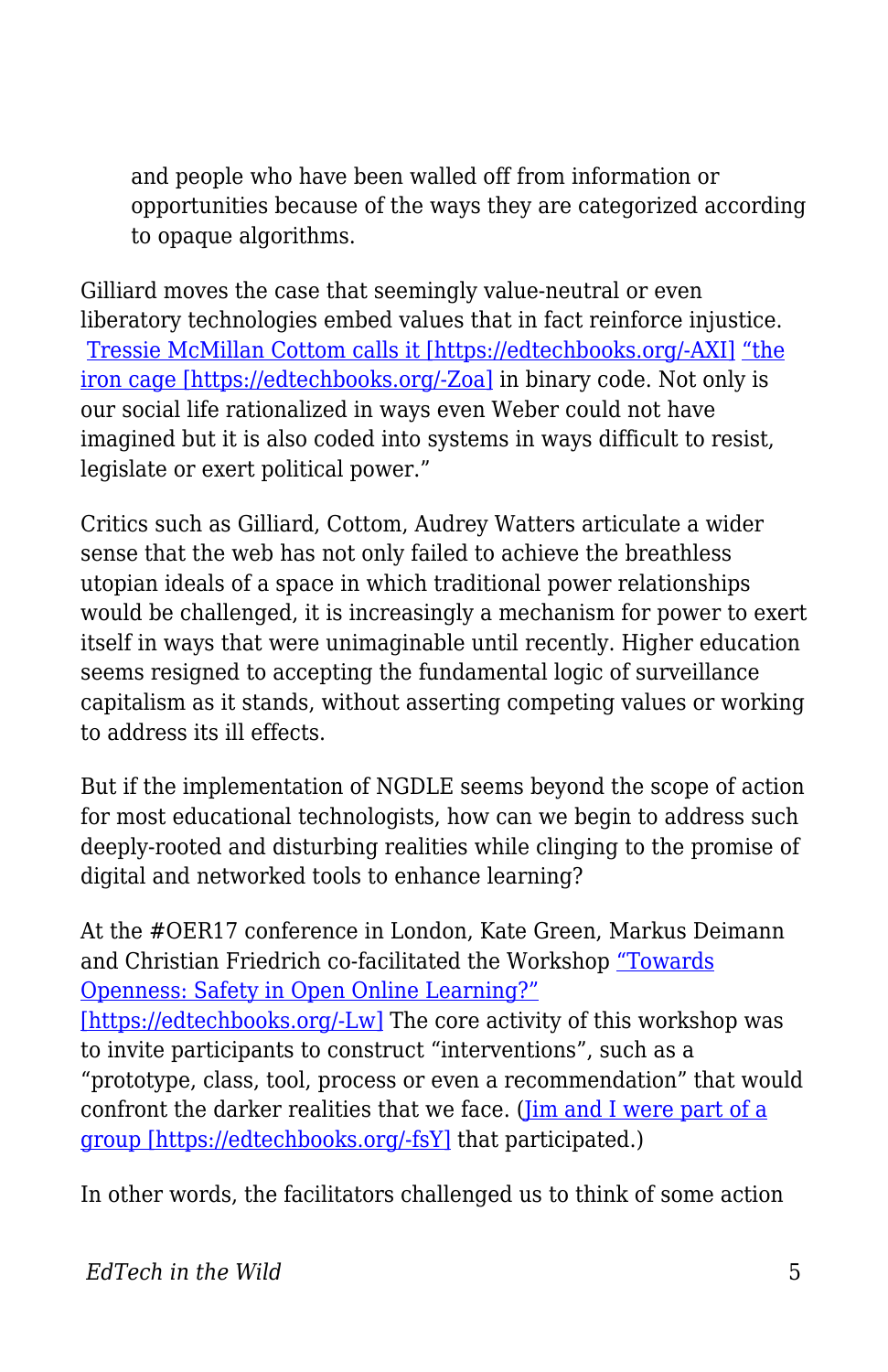to uncover, to challenge or to address the dark complexities of open online learning today. To come up with something that we ourselves might be able to accomplish. That strikes me as a very fruitful thing to do. Which leads me to ask… What are some examples of contemporary practice in learning technology that constitute such interventions? Before wrapping up, I'd like to point at some work that makes me feel more hopeful.

In the course of her work exploring ["critical digital pedagogy in](http://redpincushion.us/blog/i-cant-categorize-this/it-should-be-necessary-to-start-critical-digital-pedagogy-in-troubled-political-times/) [troubled political times" \[https://edtechbooks.org/-GwA\]](http://redpincushion.us/blog/i-cant-categorize-this/it-should-be-necessary-to-start-critical-digital-pedagogy-in-troubled-political-times/), Amy Collier has presented the challenge to educators to construct and protect ["digital sanctuary" \[https://edtechbooks.org/-wHM\]](http://digitallearning.middcreate.net/critical-digital-pedagogy/exploring-digital-sanctuary/) in their practice. Collier states that a "digital sanctuary initiative questions the role our technological systems play in students' safety and looks for ways to minimize risks to students associated with those technological encounters." She offers a number of practical guidelines for the handling of student data, such as to "closely examine and rethink student tracking protocols", and asks "could we build an inventory of all of the digital tools that collect data and then surface that information to students as part of curriculum?"

Collier also suggests "using data literacy as a teaching opportunity", which brings to mind a significant set of recent interventions from Michael Caulfield. In response to the wave of attention paid to "fake news", Caulfield has been regularly posting responses to the present unreality that are grounded in learning technology. Some of these are abstract (his frequent and longstanding criticisms o[f "the stream"](https://hapgood.us/2017/02/13/web-literacy-for-student-fact-checkers-is-out/) [\[https://edtechbooks.org/-to\]](https://hapgood.us/2017/02/13/web-literacy-for-student-fact-checkers-is-out/) as an inadequate frame for constructing knowledge), others are practical and easy to adopt (such as exercises promoting the [use of reverse image search](https://hapgood.us/2017/04/12/todays-reverse-image-challenge/)

[\[https://edtechbooks.org/-rCN\]](https://hapgood.us/2017/04/12/todays-reverse-image-challenge/) to determine the provenance of online memes). He has collected them into an open textbook *[Web Literacy](https://webliteracy.pressbooks.com/) [for Student Fact Checkers](https://webliteracy.pressbooks.com/)* [\[https://edtechbooks.org/-vE\],](https://webliteracy.pressbooks.com/) and if we were looking for immediate, concrete steps to move the needle it seems like these techniques and principles could be applied across all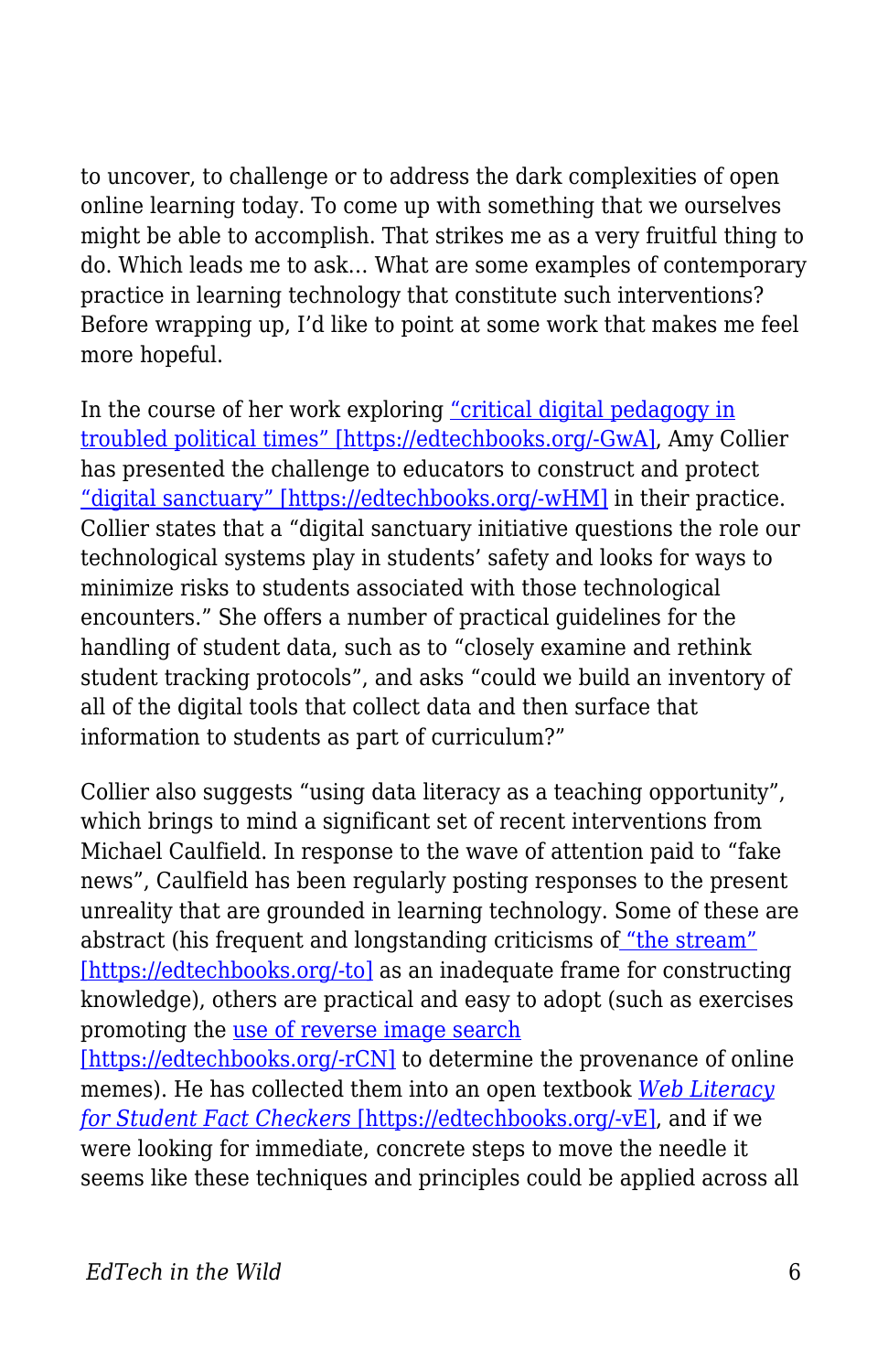disciplines. As [Caulfield argues \[https://edtechbooks.org/-Fi\]](https://webliteracy.pressbooks.com/chapter/chapter-1/), "the web is both the largest propaganda machine ever created and the most amazing fact-checking tool ever invented. But if we haven't taught our students those capabilities is it any surprise that propaganda is winning?"

We need to do so much more, but I could point to a couple of interventions at my home institution, Thompson Rivers University. During a research fellowship at TRU, [Alan Levine built a number of](http://cogdogblog.com/?s=splot) [tools \[http://cogdogblog.com/?s=splot\]](http://cogdogblog.com/?s=splot) that were dedicated to the notion of making it easier to share materials and learning on the open web while also not requiring any personal data from the contributors (such as user accounts). These tools can be used for simple [writing](http://splot.ca/splots/tru-writer/) [spaces \[https://edtechbooks.org/-VyM\],](http://splot.ca/splots/tru-writer/) or collecting [images](http://splot.ca/splots/tru-collector/) [\[https://edtechbooks.org/-jHK\]](http://splot.ca/splots/tru-collector/) or [sounds](http://splot.ca/splots/tru-sounder/)

[\[https://edtechbooks.org/-xGC\].](http://splot.ca/splots/tru-sounder/) The concept is captured by the as-yet undefined yet undeniably brilliant acronym of [SPLOT \[http://splot.ca/\]](http://splot.ca/) (which stands for something like Simplest Possible Learning Online Tool… or something). Whether or not one wishes to adopt the specific SPLOT tools, one wonders what might result if more of us worked to build pieces that were tightly focused on simple experiences, and that resisted the trend to build learning on the accretions of personal data.

TRU Professor of Law Katie Sykes has [used SPLOTs in some of her](http://l21c.trubox.ca/) [courses \[http://l21c.trubox.ca/\]](http://l21c.trubox.ca/), but her most impactful learning technology activity was built on top of a vendor platform. In her course ["Designing Legal Expert Systems: Apps for Access to Justice"](https://inside.tru.ca/2017/04/20/law-students-compete-in-battle-of-the-apps/) [\[https://edtechbooks.org/-KtT\],](https://inside.tru.ca/2017/04/20/law-students-compete-in-battle-of-the-apps/) Sykes had her students build real, functioning apps for non-profit organizations, such as [RISE Women's](https://womenslegalcentre.ca/) [Legal Centre \[https://womenslegalcentre.ca/\]](https://womenslegalcentre.ca/), [Animal Justice Canada](http://www.animaljustice.ca/) [\[http://www.animaljustice.ca/\]](http://www.animaljustice.ca/) and th[e BC SPCA](http://www.spca.bc.ca/?referrer=http://spca.bc.ca/?referrer=https://www.google.ca/) [\[https://edtechbooks.org/-cp\]](http://www.spca.bc.ca/?referrer=http://spca.bc.ca/?referrer=https://www.google.ca/). Students in this course get valuable and demonstrable experience and skills training, and far from going through the motions of "disposable assignments" instead engage in needed work. As Sykes notes, the mission is "to facilitate broader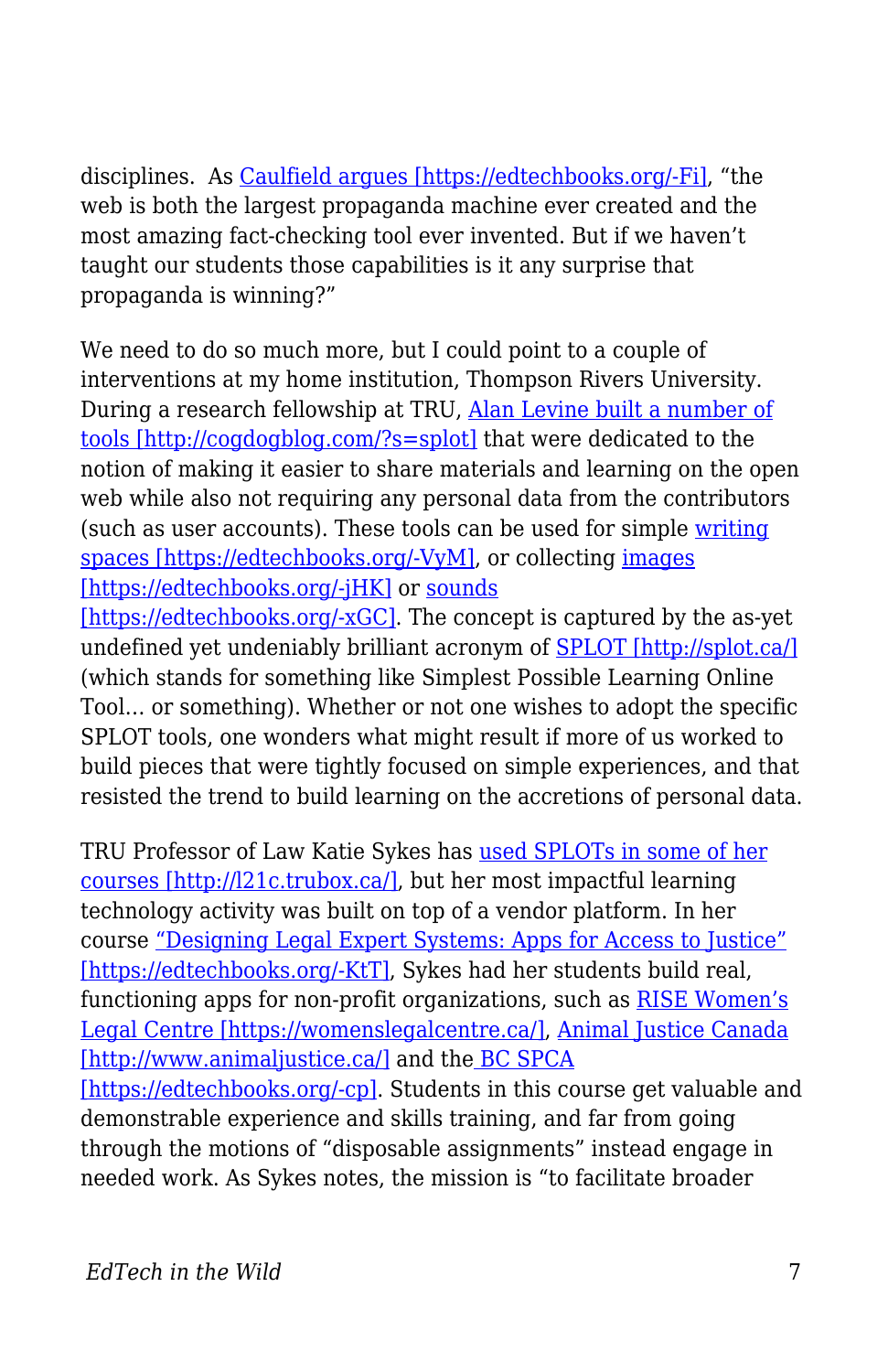access to justice for all."

I can't resist quoting Mike Caulfield's take on Katie Sykes's work, from [a recent keynote that he gave \[https://edtechbooks.org/-ckR\]](https://docs.google.com/document/d/1pZS0VmvYjbkUfZBTlhjmBIK1xvypPmNLxjtJz4pPM2k/edit):

Students walk away from this class having actually made a tangible difference in the world. This is a class that quite literally — literally! — saves puppies. Puppies! And the benefits go beyond that. Students are working with non-profit partners on this stuff and making connections that will help them get into that 60% of students that find a job as a lawyer. They are learning what law looks like in the real world, and how lawyers might collaborate with others. They are learning how to break down tricky law problems, while their colleagues are studying textbooks. And I can't say this enough. They are literally saving puppies. How can you argue with that?

In my two decades working in this field, some things seem destined to repeat themselves over and over. Some things feel like they have not changed at all. But surveying the current landscape, it's hard not to feel we are at a very dangerous inflection point. It is all too easy to give in to despair. I'm grateful to Green, Deimann and Friedrich's workshop for planting the idea of interventions for more ethical open online learning. I'm looking for more to do.